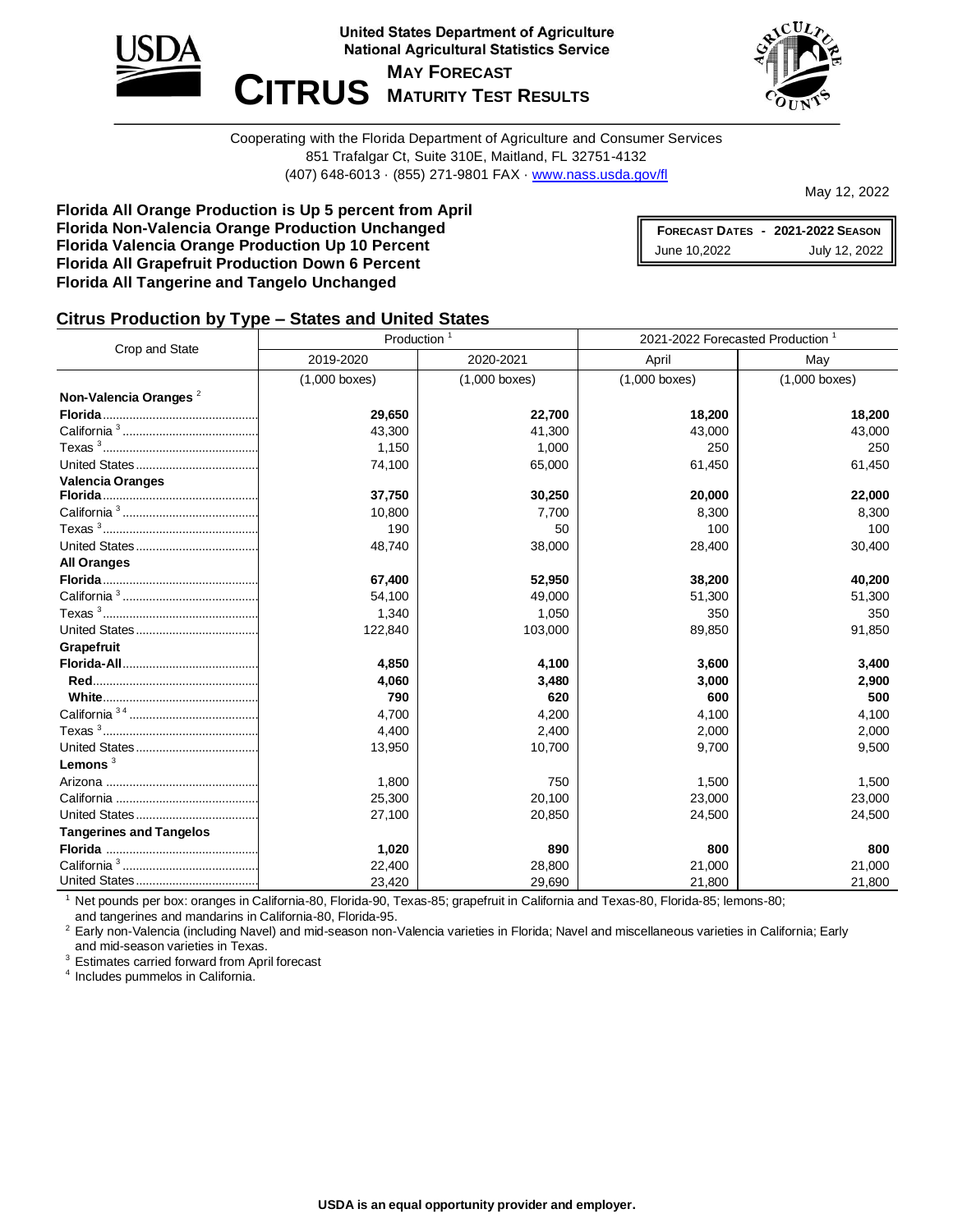### **All Oranges 40.2 Million Boxes**

The 2021-2022 Florida all orange forecast released today by the USDA Agricultural Statistics Board is raised 2.00 million boxes to 40.2 million boxes. If realized, this will be 24 percent less than last season's revised final production. The forecast consists of 18.2 million boxes of non-Valencia oranges (early, mid-season, and Navel varieties) and 22.0 million boxes of Valencia oranges.

### **Non-Valencia Oranges 18.2 Million Boxes**

The forecast of non-Valencia orange production is held at 18.2 million boxes. Harvest is complete for the included varieties. The Navel forecast, included in the non-Valencia portion of the forecast at 490,000 boxes is 3 percent of the non-Valencia total.

#### **Valencia Oranges 22.0 Million Boxes**

The forecast of Valencia orange production is increased 2.00 million boxes to 22.0 million boxes. Weekly certifications in April averaged 2.08 million boxes. The Row Count survey conducted April 27-28, 2022, indicated 88 percent of the Valencia rows are harvested. Estimated utilization to May 1, including an allocation for other use, is 20.2 million boxes. Processors were surveyed regarding fruit processed through April 30th and the estimated quantity remaining to be processed to the end of the season. Analysis of estimated utilization to the first of the month and results of the processors report support increasing the Valencia orange forecast.

#### **All Grapefruit 3.40 Million Boxes**

The forecast of all grapefruit production is 3.40 million boxes. The white grapefruit forecast is lowered 100,000 boxes to 500,000 boxes. The red grapefruit forecast is lowered 100,000 boxes to 2.90 million boxes. Estimated utilization to May 1, with an allocation for non certified use, for white grapefruit is 498,000 boxes and for red grapefruit is 2.81 million boxes. The Row Count survey conducted April 27-28, 2022, indicated harvest is relatively complete for these varieties.

#### **Tangerines and Tangelos 800,000 Boxes**

The forecast for tangerines and tangelos is unchanged at 800,000 boxes. Harvest of tangerines and tangelos is relatively over for the season. Utilization to May 1, with an allocation for non-certified fruit, is 739,000 boxes. This forecast number includes all certified tangerine and tangelo varieties.

#### **Reliability**

To assist users in evaluating the reliability of the May 1 Florida production forecasts, the "Root Mean Square Error," a statistical measure based on past performance, is computed. The deviation between the May 1 production forecast and the final estimate is expressed as a percentage of the final estimate. The average of squared percentage deviations for the latest 20-year period is computed. The square root of the average becomes statistically the "Root Mean Square Error." Probability statements can be made concerning expected differences in the current forecast relative to the final end-of-season estimate, assuming that factors affecting this year's forecast are not different from those influencing recent years.

The "Root Mean Square Error" for the May 1 Florida all orange production forecast is 2.2 percent. If you exclude the three abnormal production seasons (three hurricane seasons), the "Root Mean Square Error" is 2.2 percent. This means chances are 2 out of 3 that the current all orange production forecast will not be above or below the final estimates by more than 2.2 percent, including or excluding abnormal seasons. Chances are 9 out of 10 (90 percent confidence level) that the difference will not exceed 3.8 percent including or excluding abnormal seasons.

Changes between the May 1 Florida all orange forecast and the final estimates during the past 20 years have averaged 2.26 million boxes (2.26 million, excluding abnormal seasons), ranging from 0.10 million boxes to 5.60 million boxes including abnormal seasons, (0.50 to 5.60 million boxes excluding abnormal seasons). The May 1 forecast for all oranges has been below the final estimate 12 times, above 8 times, (below 11 times, above 6 times, excluding abnormal seasons). The difference does not imply that the May 1 forecasts this year are likely to understate or overstate final production.